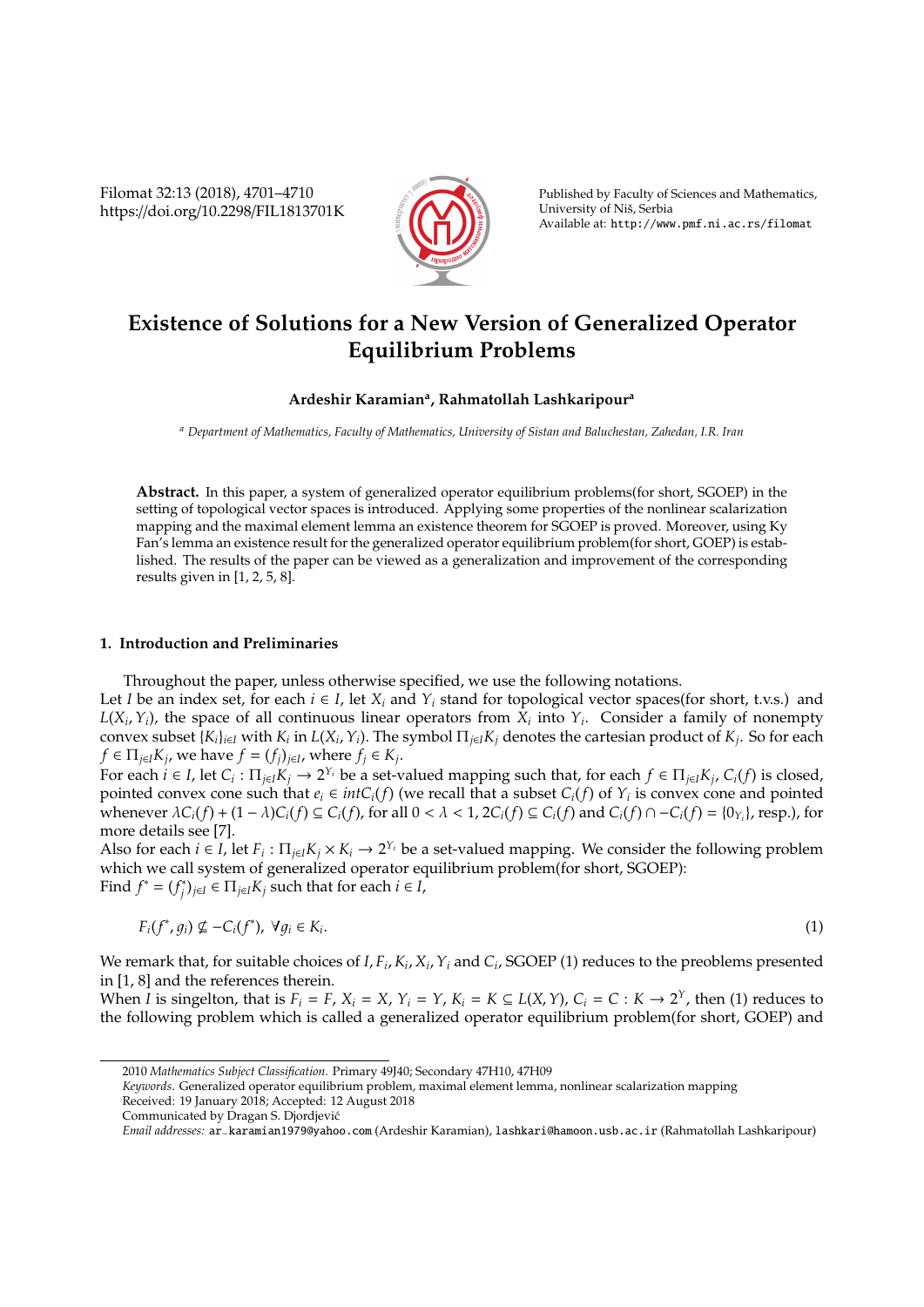studied in [8]: Find  $f^* \in K$  such that

$$
F(f^*, g) \nsubseteq -C(f^*), \quad \forall g \in K. \tag{2}
$$

Now, we recall some concepts and results which are used in the sequel.

**Definition 1.1.** [2] Let X and Y be two topological spaces. A set valued mapping  $G: X \longrightarrow 2^Y$  is called

- *(i) upper semicontinuous(u.s.c.) at x* ∈ *X if for each open set V containing G*(*x*)*, there is an open set U containing x* such that for each  $t \in U$ ,  $G(t) \subseteq V$ ;  $G$  is said to be u.s.c. on  $X$  if it is u.s.c. at all  $x \in X$ ;
- *(ii) lower semicontinuous(l.s.c.) at*  $x \in X$  *if for each open set V with*  $G(x) \cap V \neq \emptyset$ , there is an open set U containing *x* such that for each  $t \in U$ ,  $G(t) \cap V \neq \emptyset$ ;  $G$  is said to be l.s.c. on  $X$  if it is l.s.c. at all  $x \in X$ ;
- *(iii)* closed if the graph of G, that is, the set  $\{(x, y) : x \in X, y \in G(x)\}\)$ , is a closed set in  $X \times Y$ ;
- *(iv)* compact if the closure of range G, that is, clG(X), is compact, where  $G(X) = \bigcup_{x \in X} G(x)$ .

**Remark 1.2.** *One can see that if*  $G(x)$  *is compact and* G *is u.s.c., then for any net*  $\{x_\alpha\} \subseteq X$  *such that*  $x_\alpha \longrightarrow x$  *and for every*  $y_\alpha \in G(x_\alpha)$  *there exist*  $y \in G(x)$  *and a subnet*  $\{y_\beta\}$  *of*  $\{y_\alpha\}$  *such that*  $y_\beta \longrightarrow y$ .

The nonlinear scalarization mapping that has a crucial role in the paper, was first introduced in [6] in order to apply to study the vector optimization theory and vector equilibrium problems.

**Definition 1.3.** *[6, 10] Let X be a topological vector space with the convex and pointed cone C. The formula*

$$
\xi_e(x) := \inf\{r \in \mathbb{R} : re - x \in C\},\
$$

*where x* ∈ *X and e* ∈ *intC, defines a mapping from X into* R*(The real line) and is called the nonlinear scalarization mapping on X(with respect to C and e).*

The following lemma characterizes some of the important properties of the nonlinear scalarization mapping which are used in the sequel.

**Lemma 1.4.** [3, 9] Let *X* be a t.v.s. and *C* be a closed, pointed convex cone of *X* with  $e ∈ intC$ . Then for each  $r ∈ ℝ$ *and x* ∈ *X the following statements are satisfied:*

- *(i)*  $\xi_e(x) = min{r \in \mathbb{R} : re x \in C}$ .
- $(iii) \xi_e(x) \leq r \Longleftrightarrow re x \in \mathbb{C}.$
- $(iii) \xi_e(x) < r \Longleftrightarrow re x \in intC.$
- *(iv)*  $\xi_e(x) = r \Longleftrightarrow x \in re \partial C$ , where  $\partial C$  is the topological boundary of C.
- *(v)*  $y_2 y_1 \in C$   $\implies$   $\xi_e(y_1) \leq \xi_e(y_2)$ .
- *(vi) The mapping* ξ*<sup>e</sup> is continuous, positively homogeneous and subadditive(that is sublinear) on X.*

For proving an existence result of an eqeuilibrium problem, Ky Fan's lemma plays a key role. We are going now to state it. Before stating it we need the following definition.

**Definition 1.5.** [4] Let K be a nonempty subset of topological vector space X. A set-valued mapping  $T : K \to 2^X$ is called a KKM-mapping if, for every finite subset {x<sub>1</sub>, x<sub>2</sub>, ..., x<sub>n</sub>} of K, conv{x<sub>1</sub>, x<sub>2</sub>, ..., x<sub>n</sub>} is contained in  $\bigcup^{n}T(x_i)$ , *i*=1 *where conv denotes the convex hull.*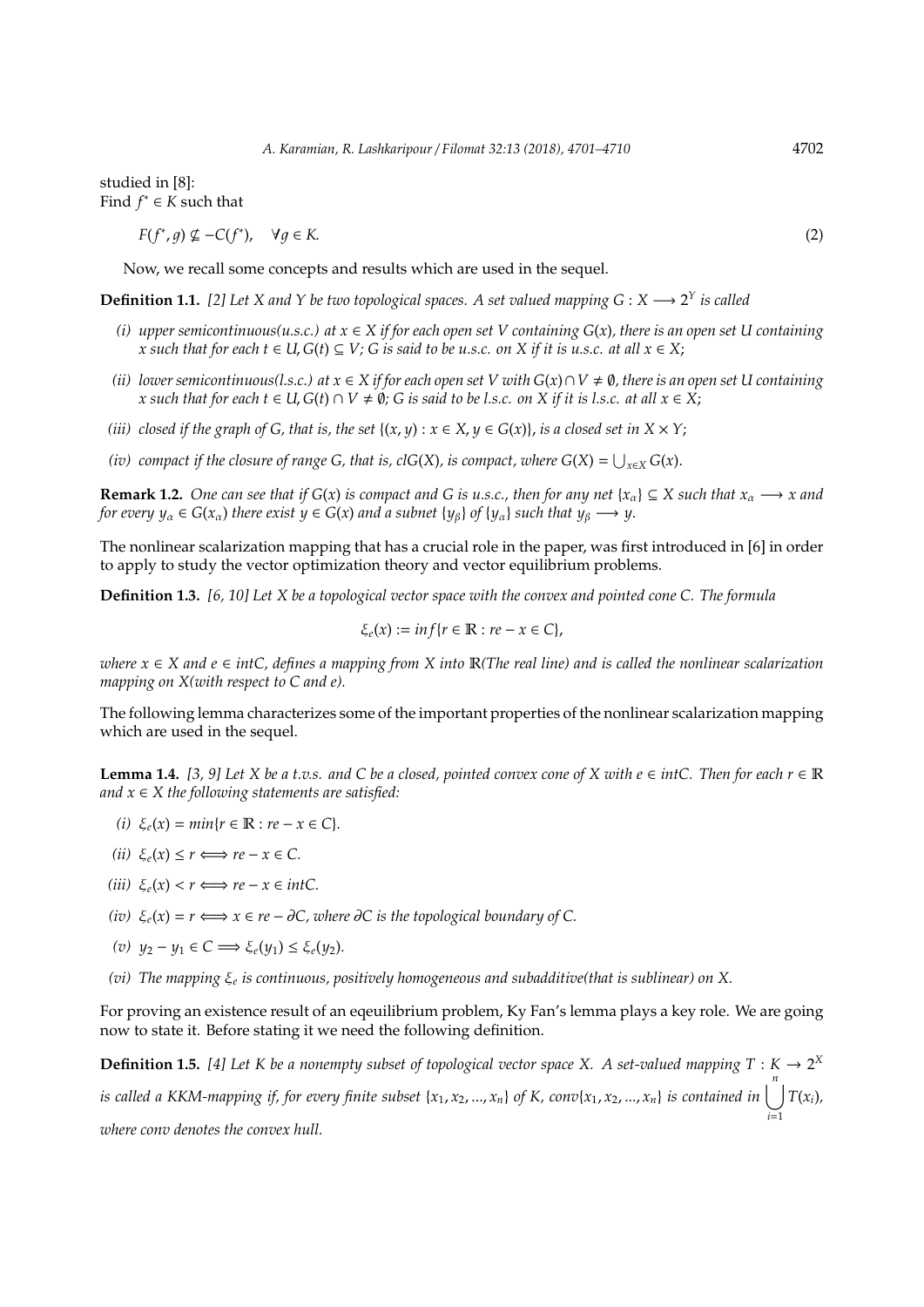Ky Fan in 1984 obtained the following result, which is known as Ky Fan's lemma.

**Lemma 1.6.** *(Ky Fan-1984)* [4] Let K be a nonempty subset of topological vector space X and T :  $K \to 2^X$  be a *KKM-mapping with closed values in K. Assume that there exists a nonempty compact convex subset B of K such that* \ *T*(*x*) *is compact. Then x*∈*B*

$$
\bigcap_{x\in K}T(x)\neq\emptyset.
$$

**Definition 1.7.** A set-valued mapping  $F : K \longrightarrow 2^Y$  is called C(.)-natural quasi convex if for any  $f, g \in K$  and  $\lambda \in [0, 1]$ , there exist  $h \in K \subseteq L(X, Y)$  and  $\mu \in [0, 1]$  such that

$$
F(\lambda f + (1 - \lambda)g) \subseteq \mu F(f) + (1 - \mu)F(g) - C(h).
$$

*In the spacial case if we take*  $Y = \mathbb{R}$  *and*  $C(h) = \mathbb{R}_+ = \{r \in \mathbb{R} : r > 0\}$ , *then the definition of*  $C(.)$ *-natural quasi convexity converse to* R+*-natural quasi convexity.*

**Definition 1.8.** *Let*  $C$  :  $K \subseteq L(X, Y)$  →  $2^Y$  *be a set-valued mapping and*  $C(f)$  *be a convex cone, for each*  $f \in K$ . *Then the set-valued mapping*  $F : K \times K \longrightarrow 2^Y$  *is said to be* 

- *(i)*  $C(.)$ -pseudomonotone, if for any f and  $g \in K$ , *F*(*f*, *q*) ⊈ −*C*(*f*)  $\implies$  *F*(*q*, *f*) ⊆ −*C*(*q*).
- *(ii)* strongly C(.)-pseudomonotone, if for any f and  $q \in K$ , *F*(*f*, *g*)  $\nsubseteq$  −*intC*(*f*)  $\implies$  *F*(*g*, *f*) ⊆ −*C*(*g*).

Note that every strongly *C*(.)-pseudomonotone map is *C*(.)-pseudomonotone map.

#### **2. Main results**

The following maximal element theorem which proved by Ky Fan's lemma will be used in establishing some existence results in this paper.

**Theorem 2.1.** For each  $i \in I$ , let  $K_i$  be a nonempty convex subset of  $L(X_i, Y_i)$  and let  $\Gamma_i : \Pi_{j \in I} K_j \to 2^{K_i}$  be a set-valued *mapping satisfying the following conditions:*

- (i)  $\forall i \in I$  and  $\forall f = (f_i)_{i \in I} \in \Pi_{i \in I} K_i$ ;  $f_i \notin conv \Gamma_i(f)$ , where  $f_i$  is the ith projection of f;
- *(ii)*  $\forall i \in I$  and  $\forall g_i \in K_i$ ;  $\Gamma_i^{-1}(g_i)$  is open in  $\Pi_{j \in I} K_j$ ;
- *(iii)* There exist a nonempty compact subset D of  $\Pi_{j\in I}K_j$  and a nonempty compact convex subset  $E_j \subseteq K_j$ ,  $\forall j \in I$ *such that*  $\forall f \in \Pi_{i \in I} K_i \setminus D$  *there exists*  $j \in I$  *such that*  $\Gamma_i(f) \cap E_i \neq \emptyset$ *.*

*Then there exists*  $f^* \in \Pi_{j \in I} K_j$  *such that*  $\Gamma_j(f^*) = \emptyset$ , for each  $j \in I$ .

*Proof.* Let a mapping  $\Gamma : \Pi_{j \in I} K_j \longrightarrow 2^{\Pi_{j \in I} K_j}$  be defined by

$$
\Gamma(f) = \Pi_{j\in I} K_j \setminus \bigcup_{j\in I} \Gamma_j^{-1}(f_j), \ \ \forall f = (f_j)_{j\in I} \in \Pi_{j\in I} K_j.
$$

*Applying* (*ii*)*,* Γ(*f*) *is closed in* Π*j*∈*IK<sup>j</sup> , for each f* ∈ Π*j*∈*IK<sup>j</sup> . We claim that* Γ *is a KKM-mapping.* To verify this, let  $B = \{(z_j^1)_{j \in I}, (z_j^2)_{j \in I}, ...(z_j^n)_{j \in I}\} \subseteq \Pi_{j \in I} K_j$  and  $z^* = (z_j^*)$ *j* )*j*∈*<sup>I</sup>* ∈ *convB*. *If, on the contrary, we asuume that*  $z^*\notin\bigcup_{m=1}^n\Gamma((z_j^m)_{j\in I})$ *, then for each*  $m=1,2,...,n$ *, there exists*  $j_m\in I$  *such that* 

$$
z^*\in\Gamma_{j_m}^{-1}(z_{j_m}^m),
$$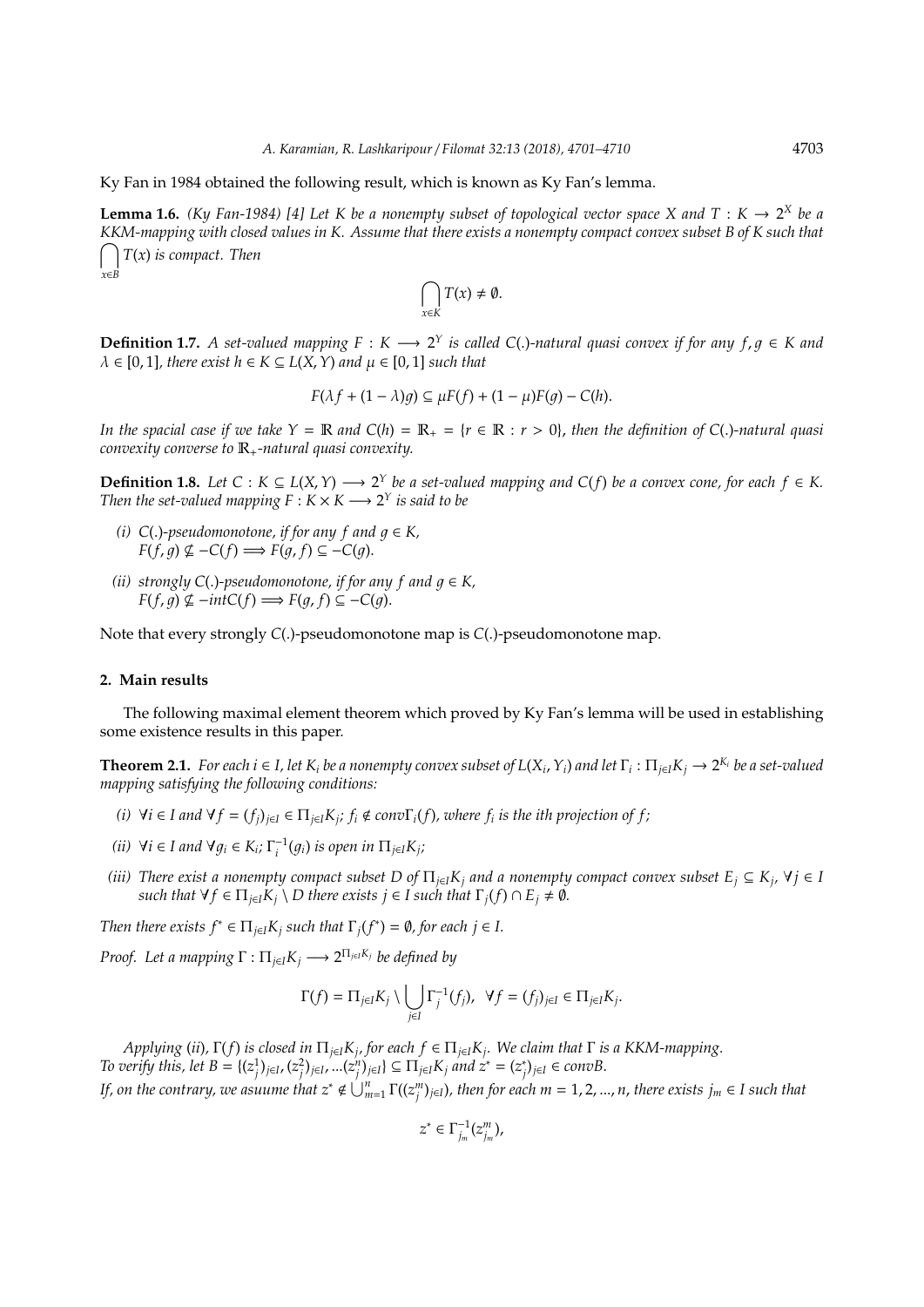$\mathit{where} \ z^m_{j_m} \ \textit{is the $j_m$th projection of $(z^m_j)_{j \in I}$. Thus}$ 

$$
z_{j_m}^m \in \Gamma_{j_m}(z^*) \subseteq conv\Gamma_{j_m}(z^*), m = 1, 2, ..., n.
$$

*Applying z*<sup>∗</sup> = (*z* ∗ *j* )*j*∈*<sup>I</sup>* ∈ *convB, it follows that*

$$
z_{j_m}^* \in conv\{z_{j_m}^1, z_{j_m}^2, ..., z_{j_m}^n\} \subseteq conv\Gamma_{j_m}(z^*),
$$

*which is a contradiction to* (*i*) *and this completes the proof of the assertion. Moreover, it follows from condition* (*iii*) *that*

$$
\bigcap_{(f_j)_{j\in I}\in\Pi_{j\in I}E_j}\Gamma((f_j)_{j\in I})\subseteq D.
$$

*Indeed, if*  $g \in \bigcap_{(f_j)_{j \in I} \in \prod_{j \in I} E_j} \Gamma((f_j)_{j \in I})$ *, then it follows that* 

$$
g \notin \bigcup_{j \in I} \Gamma_j^{-1}(f_j), \forall f_j \in E_j.
$$

*This immediately implies that*  $\Gamma_j(g) \cap E_j = \emptyset$ ,  $\forall j \in I$ , and so  $g \in D$ .

*Since* T *f*∈Π*j*∈*IE<sup>j</sup>* Γ(*f*) *is a closed subset of the compact set D (note that the values of* Γ *are closed), we get that*  $\bigcap_{f\in\Pi_{j\in I}E_j}\Gamma(\tilde{f})$  is a compact subset of D, and so  $\Gamma$  satisfies all the assumptions of Lemma 1.6. Hence  $\bigcap_{f\in\Pi_{j\in I}K_j}\Gamma(f)\neq\emptyset.$ *Thus there exists*  $f^* = (f_i^*)$ *j* )*j*∈*<sup>I</sup>* ∈ Π*j*∈*IK<sup>j</sup> such that*

$$
f^* \in \Gamma(f), \forall f = (f_j)_{j \in I} \in \Pi_{j \in I} K_j.
$$

*This implies that*

$$
f^* \notin \bigcup_{j \in I} \Gamma_j^{-1}(f_j), \forall j \in I, \forall f_j \in K_j.
$$

*Thus*

$$
f_j \notin \Gamma_j(f^*), \forall j \in I, \forall f_j \in K_j.
$$

*Therefore*  $\Gamma_j(f^*) = \emptyset$ , for each  $j \in I$ . *This completes the proof.* 

Following the same arguments as in the proof of Theorem 2.1, we can get the following result.

**Theorem 2.2.** *Let all assumptions of Theorem 2.1 and the following conditions hold:*

- *(i)*  $\forall i \in I$  and  $\forall f \in \Pi_{j \in I} K_j$ ;  $\Gamma_i(f)$  *is convex*;
- *(ii)*  $\forall i \in I$  and  $\forall g_i \in K_i$ ,  $\Gamma_i^{-1}(g_i)$  is open in  $\Pi_{j \in I} K_j$ ;
- *(iii)* There exist a nonempty compact subset D of  $\Pi_{j\in I}K_j$  and a nonempty compact convex subset  $E_i\subseteq K_i$ ,  $\forall i\in I$ , *such that*  $\forall f \in \Pi_{j \in I} K_j \setminus D$  *there exists i*  $\in I$  *with*  $\Gamma_i(f) \cap E_i \neq \emptyset$ *.*

*Then*

- (a) if  $\exists i \in I$  such that  $\Gamma_i(f) \neq \emptyset$ ,  $\forall f \in \Pi_{j \in I} K_j$ , then there exist  $i \in I$  and  $f \in \Pi_{j \in I} K_j$  such that  $f_i \in \Gamma_i(f)$ .
- (b) if  $\forall i \in I$  and  $\forall f \in \Pi_{j \in I} K_j$ ,  $f_i \notin \Gamma_i(f)$ , then there exists  $f^* \in \Pi_{j \in I} K_j$  such that  $\Gamma_i(f^*) = \emptyset$ , for each  $i \in I$ .

Now applying the properties of nonlinear scalarization mapping and Lemma 2.1, we prove the following existence theorem for SGOEP.

**Theorem 2.3.** For each  $i \in I$ , let  $K_i$  be nonempty and convex subset of  $L(X_i, Y_i)$  and  $F_i: \Pi_{j \in I} K_j \times K_i \longrightarrow 2^{Y_i}$  be a *mapping satisfying the following conditions:*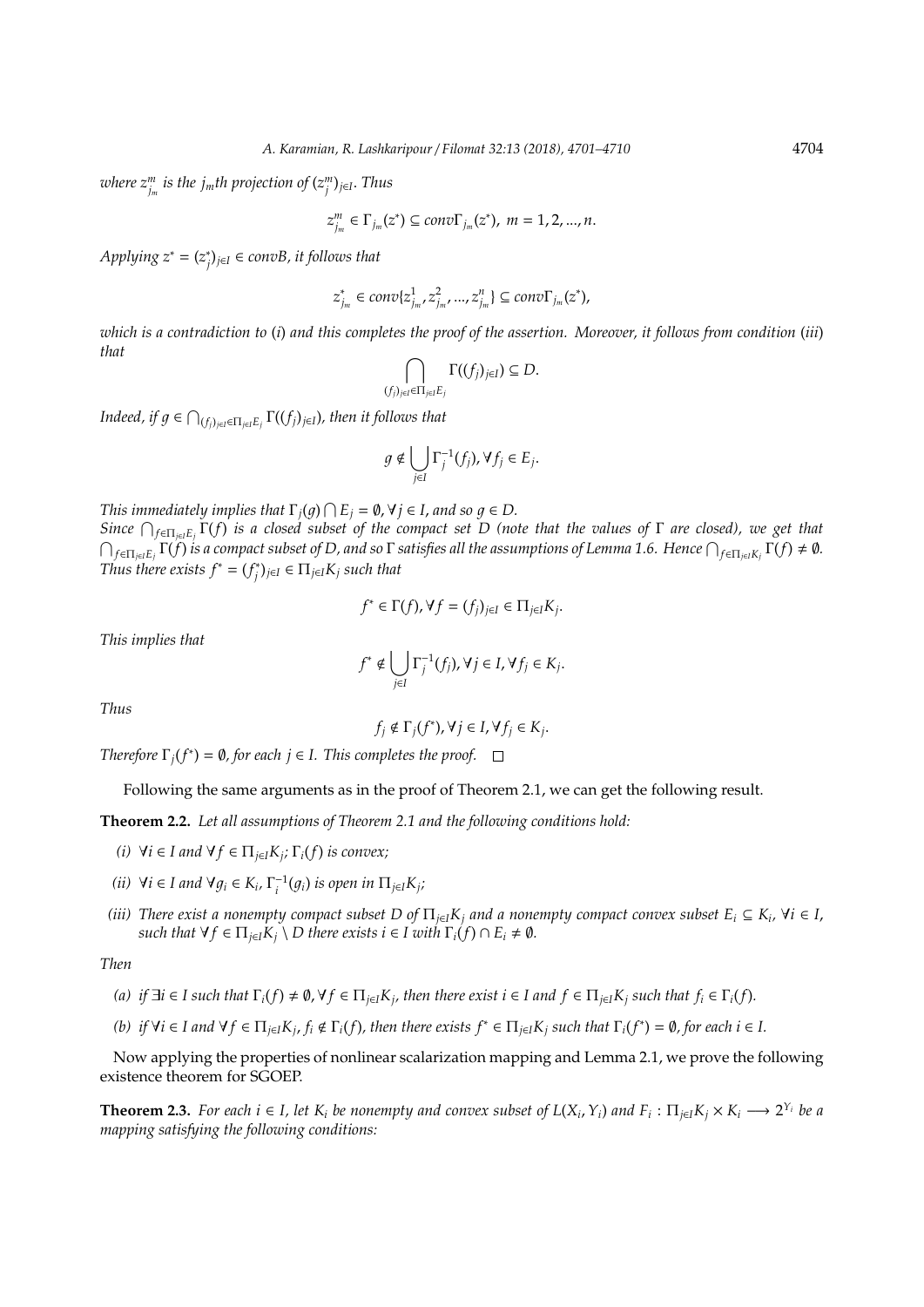- (i)  $\forall i \in I$  and  $\forall (f_j)_{j \in I} \in \Pi_{j \in I} K_j$ ,  $F_i((f_j)_{j \in I}, f_i) \nsubseteq -C((f_j)_{j \in I})$ , where  $f_i$  is the ith component of  $(f_j)_{j \in I}$ ;
- (ii)  $\forall i \in I$  and  $\forall (f_j)_{j \in I} \in \Pi_{j \in I} K_j$ , the mapping  $g_i \longrightarrow \xi_{e_i} \circ F_i((f_j)_{j \in I}, g_i)$  is  $\mathbb{R}_+$ -natural quasi convex;
- $(iii) \ \forall i \in I$  and  $\forall g_i \in K_i$ , the set

$$
\{(f_j)_{j \in I} \in \Pi_{j \in I} K_j : F_i((f_j)_{j \in I}, g_i) \nsubseteq -C((f_j)_{j \in I})\},\
$$

*is closed in* Π*j*∈*IK<sup>j</sup> ;*

*(iv)* There exist a nonempty compact subset D of  $\Pi_{j\in I}K_j$  and a nonempty compact convex subset  $E_i \subseteq K_i$ ,  $\forall i \in I$  $s$ uch that  $\forall (f_j)_{j \in I} \in \Pi_{j \in I} K_j \setminus D$ ; there exist  $i \in I$  and  $g_i^*$  $E_i^* \in E_i$  *with* 

$$
F_i((f_j)_{j\in I}, g_i^*)\subset -C_i((f_j)_{j\in I}).
$$

*Then the solution set of SGOEP is nonempty and relatively compact.*

*Proof. For each i* ∈ *I, define a set-valued mapping*

$$
\Gamma_i:\Pi_{j\in I}K_j\longrightarrow 2^{K_i},
$$

*as follows*

$$
\Gamma_i((f_j)_{j\in I})=\{g_i\in K_i:\xi_{e_i}(F_i((f_j)_{j\in I},g_i))\cap(0,\infty)=\emptyset\},\
$$

*for all*  $(f_j)_{j \in I} \in \Pi_{j \in I} K_j$ .

We claim that,  $\Gamma_i((f_j)_{j\in I})$  is convex,  $\forall i\in I$  and  $(f_j)_{j\in I}\in \Pi_{j\in I} K_j$ . Let  $i\in I$  and  $(f_j)_{j\in I}\in \Pi_{j\in I} K_j$  be arbitrary and fixed. Let  $g_i^1$ ,  $g_i^2 \in \Gamma_i((f_j)_{j \in I})$  and  $\lambda \in [0, 1]$ . *Then* 

$$
\xi_{e_i}(F_i(((f_j)_{j\in I}), g_i^m)) \cap (0, \infty) = \emptyset, \ \ m = 1, 2. \tag{3}
$$

*Since*  $\xi_{e_i}$ *oF*<sub>*i*</sub>((*f<sub>j</sub>*)<sub>*j*∈*I*</sub>, *) is*  $\mathbb{R}_+$ *-natural quasi convex mapping, there exists*  $\mu \in [0, 1]$  *such that* 

$$
\begin{aligned} \xi_{e_i} \text{or} F_i((f_j)_{j \in I}, \lambda g_i^1 + (1 - \lambda) g_i^2) &\subseteq \mu \xi_{e_i} \text{or} F_i((f_j)_{j \in I}, g_i^1) \\ &+ (1 - \mu) \xi_{e_i} \text{or} F_i((f_j)_{j \in I}, g_i^2) - \mathbb{R}_+.\end{aligned}
$$

*Now, inclusion (3) and Lemma 1.4, imply that*

$$
\xi_{e_i}oF_i((f_j)_{j\in I}, \lambda g_i^1+(1-\lambda)g_i^2)\cap (0, \infty)=\emptyset.
$$

*Hence*

$$
\lambda g_i^1 + (1 - \lambda) g_i^2 \in \Gamma_i((f_j)_{j \in I}).
$$

*Therefore*  $\Gamma_i$ ( $(f_i)_{i \in I}$ ) *is convex.* 

 $Applying (iii)$ , we have condition (ii) of Theorem 2.2. Indeed,  $\forall i \in I$  and  $\forall g_i \in K_i$ , the complement of  $\Gamma_i^{-1}(g_i)$  in K can *be defined as*

$$
\begin{aligned} (\Gamma_i^{-1}(g_i))^c &= \{ (f_j)_{j \in I} \in \Pi_{j \in I} K_j : g_i \notin \Gamma_i((f_j)_{j \in I}) \} \\ &= \{ (f_j)_{j \in I} \in \Pi_{j \in I} K_j : \xi_{e_i} \circ F_i((f_j)_{j \in I}, g_i) \cap (0, +\infty) \neq \emptyset \} \\ &= \{ (f_j)_{j \in I} \in \Pi_{j \in I} K_j : F_i((f_j)_{j \in I}, g_i) \nsubseteq -C_i((f_j)_{j \in I}) \}. \end{aligned}
$$

Applying condition (iii),  $(\Gamma_i^{-1}(g_i))^c$  is closed in  $\Pi_{j\in I}K_j$ . That is,  $\Gamma_i^{-1}(g_i)$  is open in  $\Pi_{j\in I}K_j$ . *Now, we show that*  $\forall i \in I$  *and*  $(f_j)_{j \in I} \in \Pi_{j \in I} K_j$ ,  $f_i \notin \Gamma_i((f_j)_{j \in I})$ *. Condition* (*i*) *and Lemma 1.4, imply that*

$$
\xi_{e_i} \text{ of } I_i((f_j)_{j\in I}, f_i) \nsubseteq (-\infty, 0], \forall i \in I, \forall (f_j)_{j\in I} \in \Pi_{j\in I} K_j.
$$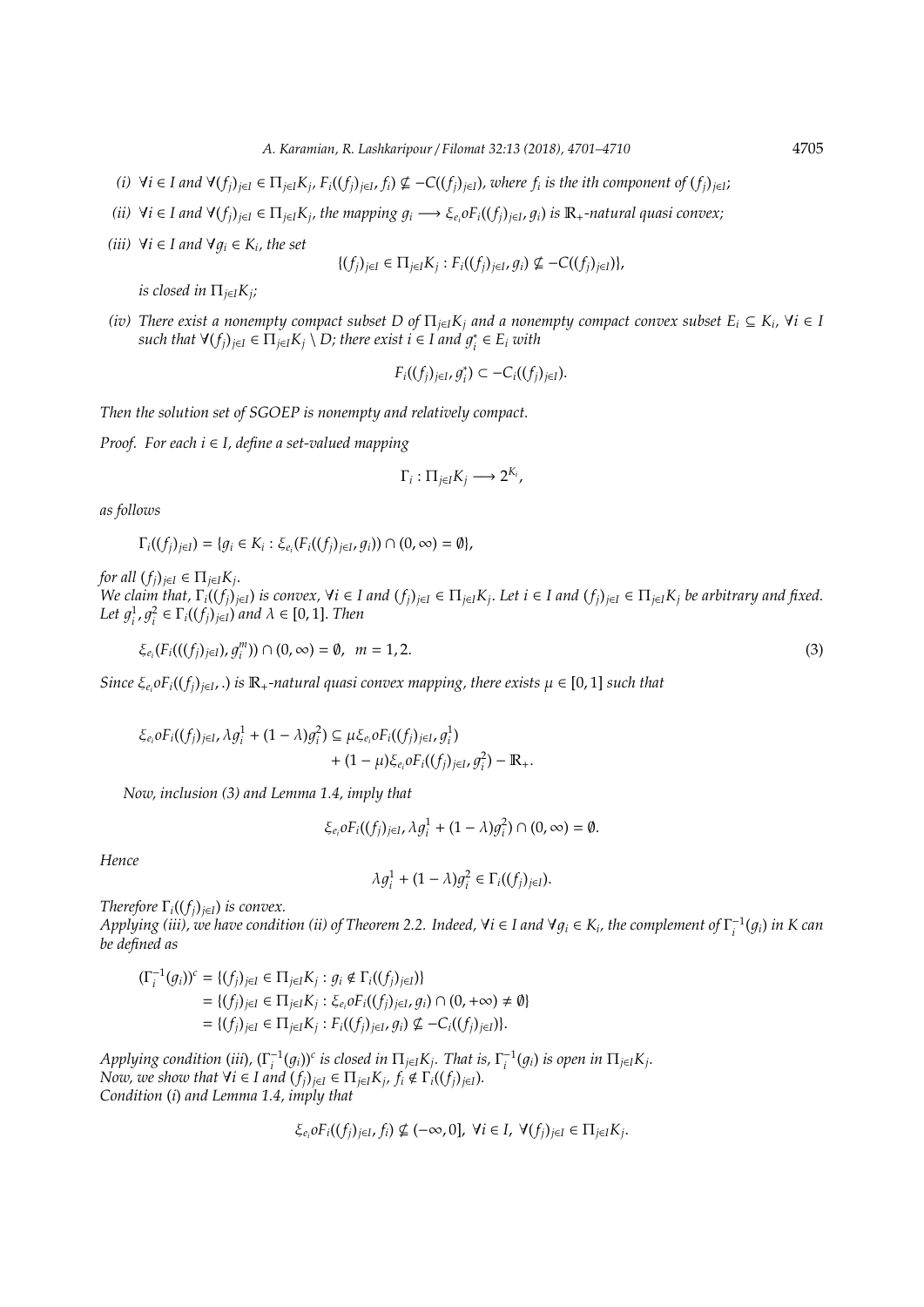*Thus*

$$
f_i \notin \Gamma_i((f_j)_{j \in I}).
$$

*Applying* (*iv*)*, we have condition* (*iv*) *of Theorem 2.2. Hence, applying Theorem 2.2, there exists f*<sup>∗</sup> ∈ Π*j*∈*IK<sup>j</sup> such that* Γ*i*(*f* ∗ ) = ∅, *for each i* ∈ *I*. *Then applying Lemma 1.4, we get*

$$
F_i(f^*, g_i) \nsubseteq -C_i(f^*), \forall g_i \in K_i, \forall i \in I.
$$
\n
$$
(4)
$$

*Thus f*<sup>∗</sup> *is a solution of SGOEP.*

*To prove the relatively compactness of the solution set, we claim that the solution set, that is*

 ${f \in \Pi_{j \in I} K_j : F_i(f, g_i) \nsubseteq -C_i(f), \forall i \in I, \forall g_i \in K_i}$ 

*is a subset of D. Otherwise, there exists f*<sup>∗</sup> ∈ *K* \ *D such that*

$$
F_i(f^*, g_i) \nsubseteq -C_i(f^*), \ \forall i \in I, \ \forall g_i \in K_i.
$$

*Applying* (*iv*), *there exists*  $i \in I$  *and*  $g_i^*$  $E_i^* \in E_i$ , such that

$$
F_i(f^*, g_i^*) \subseteq -C_i(f^*),
$$

*which is a contradiction. This completes the proof.*

The next result is a special case of Theorem 2.3 when *I* is singelton.

**Theorem 2.4.** *Let X and Y be two t.v.s. and K be a nonempty convex subset of L*(*X*,*Y*)*, C be a closed, pointed convex cone in Y with e* ∈ *intC and also F* :  $K$   $\times$   $K$   $\longrightarrow$  2<sup>Y</sup> *be a set-valued mapping with nonempty values. Assume that the following conditions hold:*

- *(i)* for all  $f$  ∈  $K$ ,  $F(f, f)$   $⊈$  −*C*( $f$ );
- *(ii) for all fixed f* ∈ *K, the mapping g*  $\longrightarrow \xi_e$ *oF*(*f, g*) *is*  $\mathbb{R}_+$ -*natural quasi convex*;
- *(iii)* for all  $q \in K$ , the set

*is open in K;*

*(iv) there exist a nonempty compact convex subset D of K and a nonempty compact subset E of K such that for each f* ∈ *K* \ *D*, *there exists*  $q$  ∈ *E satisfying F*(*f*,  $q$ ) ⊆ −*C*(*f*).

 ${f \in K : F(f, q) \subseteq -C(f)}$ 

*Then the solution set of GOEP is nonempty and relatively compact.*

**Remark 2.5.** *If F(f, .) is* C(.)−*natural quasi convex, then the mapping*  $g \rightarrow \xi_e$ oF(*f, g) is*  $\mathbb{R}_+$ −*natural quasi convex. Therefore Theorem 2.4 is valid when one replaces*  $\xi_e$ *oF*(*f*, *.*) *by F*(*f*, *.*).

The next example shows that although Theorem 2.4 is true when *F*(*f*, .) is *C*(.)−natural quasi convex but condition (ii) is sharper than it.

**Example 2.6.** *Assume that*

$$
f(x) = \begin{cases} |x| & x \in Q \cap [-1, 1] \\ 2|x| + 1 & x \in Q^c \cap [-1, 1]. \end{cases}
$$

*Define the mapping*  $F : [-1, 1] \longrightarrow 2^{\mathbb{R}^2}$  by

$$
F(x) = [f(x), f(x) + 1] \times [3, 4],
$$

 $\xi_e$  *oF*(*x*) = [3, 4]*, where*  $C = \{(x, y) : x, y \ge 0\}$  *and*  $e = (1, 1) \in intC$ .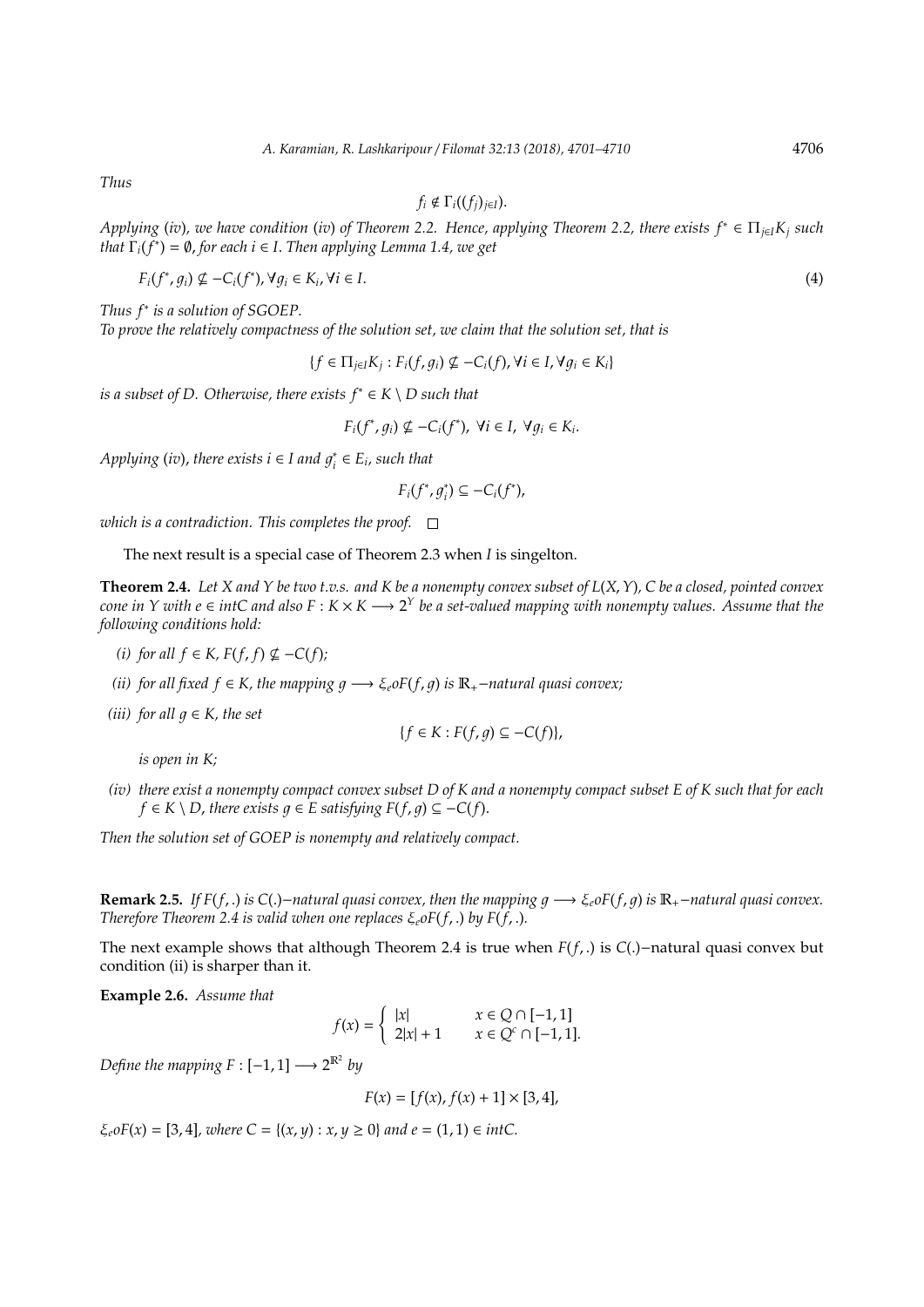**Remark 2.7.** *If the set-valued mapping*  $f \rightarrow F(f, g)$  *is u.s.c., then the set* 

$$
S = \{ f \in K : F(f, g) \subseteq -intC \},\
$$

*is open. Indeed, let*  $f_0 \in S$ . Since F is u.s.c. mapping in its first variable, there exists an open set V of  $f_0$  such that *for each f* ∈ *V*, *we have F*(*f*, 1) ⊆ −*intC. This means that f*<sup>0</sup> *is an interior point of S. Hence S is open. Therefore, if one replace* −*C*(*f*) *by* −*intC in the condition (iii) in Theorem 2.4, one can underestand that the solution set of the following problem is nonempty:*

*Find*  $f^* \in \prod_{i \in I} K_i$  *such that for each i*  $\in I$ *,* 

$$
F_i(f^*, g_i) \nsubseteq -intC, \forall g_i \in K_i.
$$
\n
$$
(5)
$$

**Remark 2.8.** *It seems, reviewing the proof of Lemma 3.1 and Lemma 3.3 given in [8], which are important in the proof of Theorem 3.4 of [8], some parts of them are not clear. Similarly, we can say the above statements about Lemma 3.1 and Theorem 3.2 of [1].*

*Next we prove the following lemma which is a new type of Lemma 3.3 given in [8] and Theorem 3.2 in [1] which is necessary to prove an existence result.*

**Lemma 2.9.** *Let X and Y be two topological vector spaces and K be a nonempty convex subset of L*(*X*, *Y*)*. Suppose that the set-valued mapping*  $F : K \times K \longrightarrow 2^Y$  satisfies the following conditions:

- *(i) F is C*(.)−*pseudomonotone;*
- *(ii)*  $F(f, f) \nsubseteq Y \setminus C(f)$ ,  $\forall f \in K;$
- (*iii*) *if*  $F((1-t)q + tf, f) ⊈ Y \setminus C((1-t)q + tf)$ ,  $\forall t \in [0,1]$ , *then*  $F(f,q) ⊆ -C(f)$ ;
- *(iv)* for each  $f \in K$ , the mapping  $q \rightarrow F(f, q)$  is C(.)-convex, i.e.,

$$
F(f, (1-t)g + th) \subseteq (1-t)F(f, g) + tF(f, h) - C(f), \forall g, h \in K, \forall t \in [0, 1].
$$

*Then the following are equivalent:*

- *(a)*  $\exists f \in K$  *such that*  $F(f, q) \nsubseteq$  −*C*(*f*),  $\forall q \in K$ ;
- *(b)*  $\exists f \in K$  such that  $F(q, f) \subseteq -C(q)$ ,  $\forall q \in K$ .

*Proof.* (*a*) ⇒ (*b*)*: It is obvious from the definition of C*(.)−*pseudomonotonicity.*  $(b) \Rightarrow (a)$ : Assume that q is an arbitrary element of K. For each  $t \in (0, 1)$ , define  $h_t = q + t(f - q)$ . Applying (b), we *have*

 $F(h_t, g) \subseteq -C(h_t), \forall t \in (0, 1).$ 

*We assert that*

$$
F(h_t, f) \nsubseteq Y \setminus C(h_t), \quad \forall t \in (0, 1).
$$

*Otherwise, there exists*  $t \in (0, 1)$  *such that*  $F(h_t, f) \subseteq Y \setminus C(h_t)$ *. It follows from* (*iv*) *that*

$$
F(h_t, h_t) \subseteq (1 - t)F(h_t, g) + tF(h_t, f) - C(h_t)
$$
  
\n
$$
\subseteq -C(h_t) + Y \setminus C(h_t) - C(h_t)
$$
  
\n
$$
\subseteq Y \setminus C(h_t) - C(h_t) \subseteq Y \setminus C(h_t),
$$

*which is a contradiction to (ii). Therefore, for all*  $t \in (0, 1)$ *, we have* 

 $F(h_t, f) \nsubseteq Y \setminus C(h_t).$ 

*Now, applying* (*iii*)*, we get*  $F(f, q) \nsubseteq -C(f)$ . *This complets the proof.*  $\Box$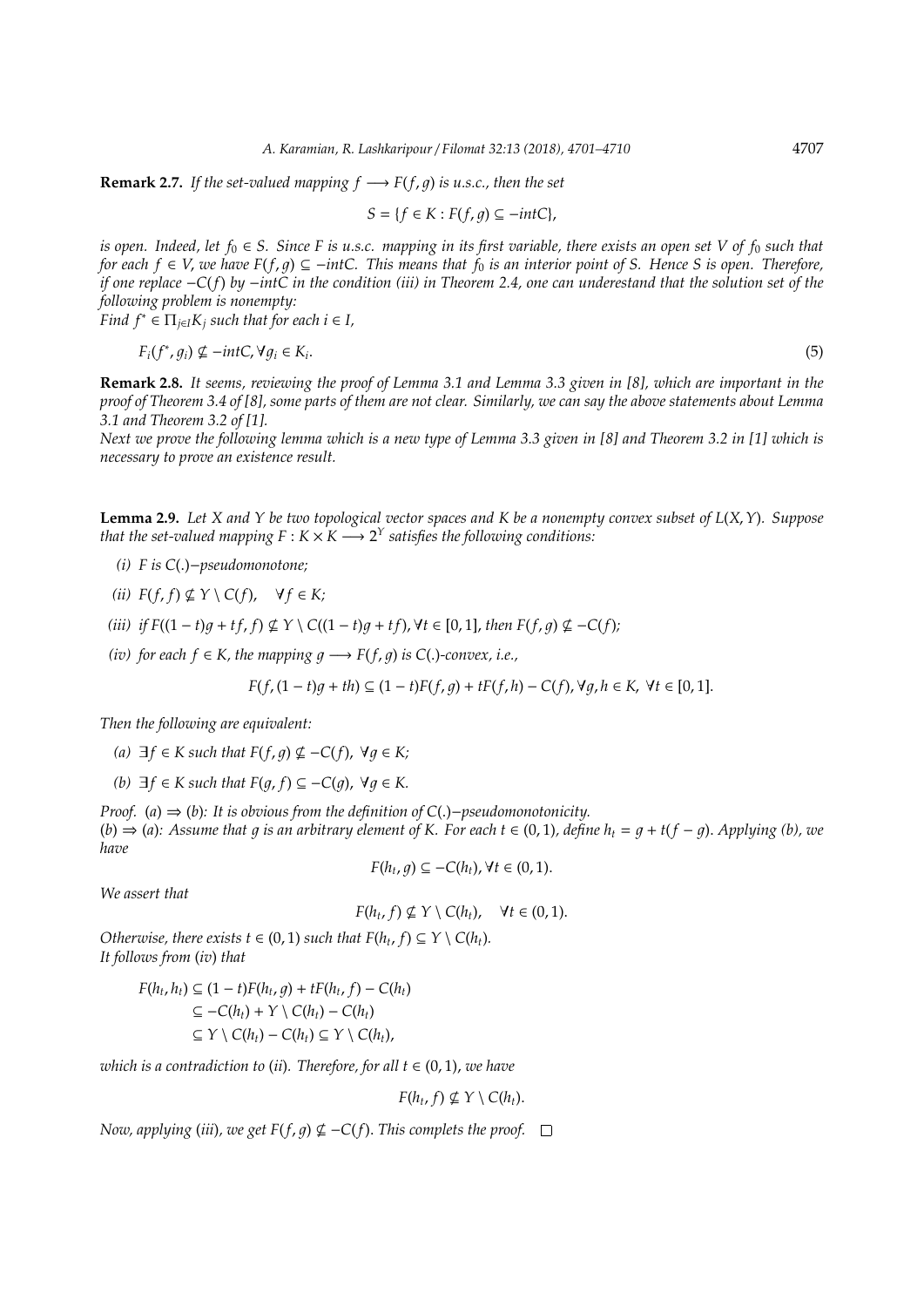**Proposition 2.10.** *Under the hypothesis of the previous lemma the solution set of the generalized operator equilibrium problem(GOEP) is convex.*

*Proof.* Let  $f_1$ ,  $f_2$  be solutions of GOEP. Applying the previous lemma, we have

$$
F(g, f_i) \subseteq -C(g), \ \forall g \in K, \ i = 1, 2.
$$

Applying (*iv*) of Lemma 2.9, for all  $t \in (0, 1)$ , we have

$$
F(g, (1-t)f_1 + tf_2) \subseteq (1-t)F(g, f_1) + tF(g, f_2) - C(g) \subset -C(g), \forall g \in K.
$$

Applying Lemma 2.9, we get

$$
F((1-t)f_1 + tf_2, g) \nsubseteq -C((1-t)f_1 + tf_2), \forall g \in K.
$$

This means  $(1 - t)f_1 + tf_2$  is a solution of GOEP and the proof is complete.  $□$ 

**Remark 2.11.** *(a) Condition (ii) of Lemma 2.9 implies the following assumption which there exists in page 1 in [8].*

$$
F(g,g) \nsubseteq -C(g), \ \forall g \in K.
$$

*(b) If* 0 < *C*(*f*)*, for each f* ∈ *K, then condition (iii) of the previous lemma is still valid where the set-valued mapping F has compact values and F is v-hemicontinuous at the first variable, that is the set valued mapping*  $\lambda \longrightarrow F(f + \lambda q, h)$ *is u.s.c. at*  $\lambda = 0^+$ , for all  $f$ ,  $g$ ,  $h \in K$ , (see, Lemma 3.3 of [8] ) and the graph of C : K  $\longrightarrow$  2<sup>Y</sup> is closed. Indeed, let

$$
F((1-t)g + tf, f) \nsubseteq Y \setminus C((1-t)g + tf), \forall t \in (0,1).
$$

*Hence*

$$
\exists h_t \in F((1-t)g + tf, f) \cap C((1-t)g + tf),
$$

and applying u.s.c. of the mapping  $t\to F((1-t)g+tf,f)$  at  $0^+$ , there exist a subnet  $\{h_{t_i}\}$  of  $\{h_t\}$  and  $h\in F(g,f)$  such *that*  $h_t \rightarrow h$ .

*On the other hand, since the graph of*  $C: K \longrightarrow 2^Y$  *is closed and h*<sub> $t_i$ </sub> ∈  $C((1-t)g + tf)$ *, we get h* ∈  $C(g)$ *.* Consequently, *h* ∈ *F*(1, *f*) *and h* < −*C*(*f*). *This completes the proof of the assertion. Therefore, Lemma 2.9 improves Lemma 3.3 in [8].*

By a similar argument as given for Lemma 2.9 and using Remark 2.11, we can deduce the following result.

**Lemma 2.12.** *Let X and Y be two topological vector spaces and K be a nonempty convex subset of L*(*X*,*Y*)*. Let the*  $set$ -valued mapping  $F: K \times K \longrightarrow 2^Y$  satisfies the following conditions:

- *(i)* for each  $q \in K$ , the set-valued mapping  $f \rightarrow F(f, q)$  is upper semicontinuous with compact values;
- *(ii) F is strongly C*(.)*-pseudomonotone;*
- $(iii)$   $F(f, f) \nsubseteq -int(C(f), \forall f \in K;$
- *(iv)* for each  $f \in K$ , the set-valued mapping  $g \rightarrow F(f, g)$  is  $C(f)$ -convex;
- *(v)* The mapping  $f$  →  $Y \setminus -int(C(f))$ , for each  $f \in K$ , has closed graph.

*Then the following are equivalent:*

- *(a)*  $\exists f \in K$  *such that*  $F(f, g) \nsubseteq -intC(f), \forall g \in K;$
- *(b)*  $\exists f \in K$  *such that*  $F(q, f) \subseteq -C(q)$ ,  $\forall q \in K$ .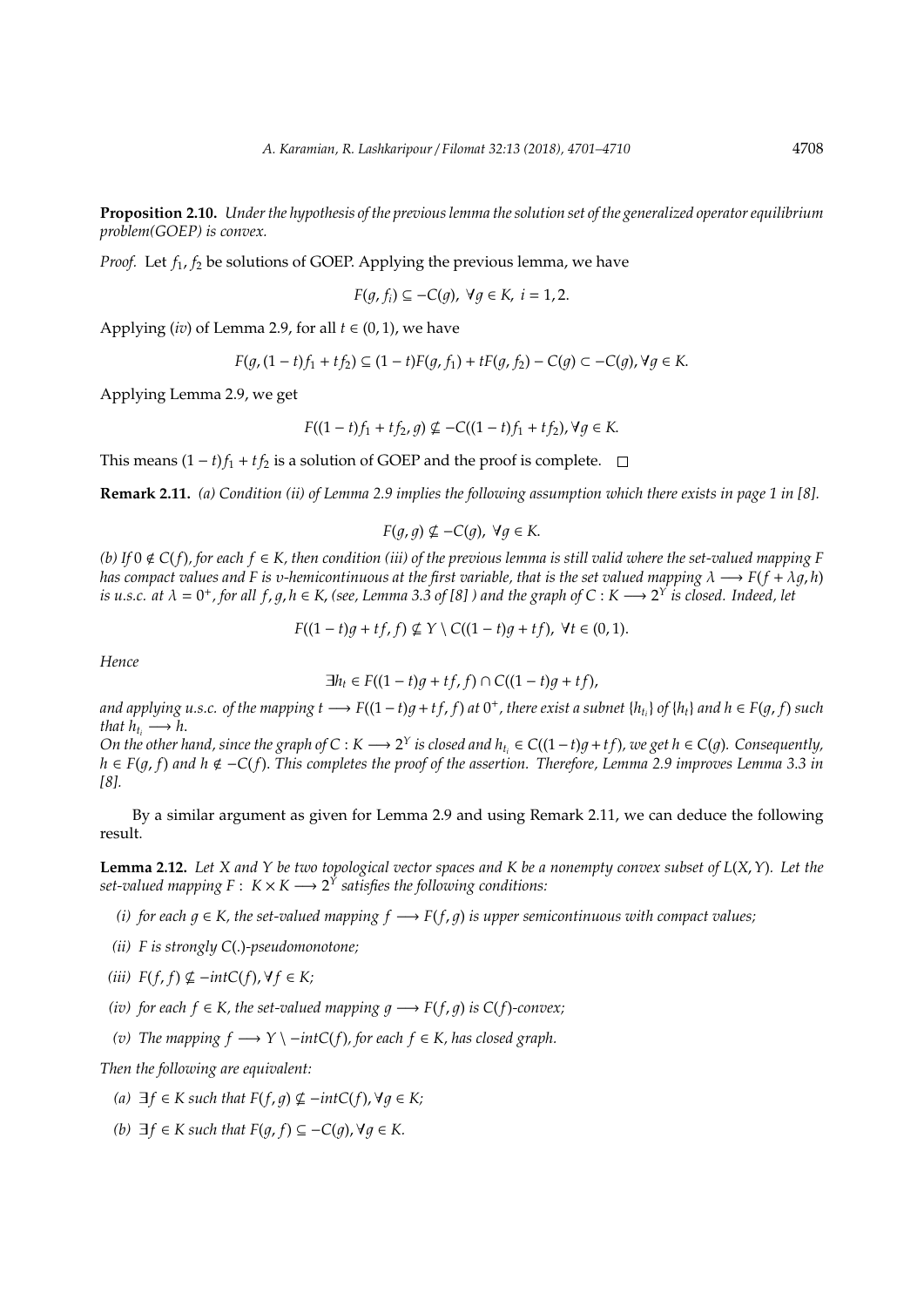*Proof.* (*a*)  $\Rightarrow$  (*b*)*:* It is clear from (*ii*) *that* (*a*) *implies* (*b*)*.* 

 $(b) \Rightarrow (a)$ : Assume that (*b*) holds and  $q \in K$  is an arbitrary element of K. For each  $t \in [0, 1]$ , put  $h_t = (1 - t)f + tq$ . It *follows from* (*b*) *that*

$$
F(h_t, f) \subseteq -C(h_t), \forall t \in [0, 1]. \tag{6}
$$

*Now,* (*iv*) *implies that*

$$
F(h_t, h_t) \subseteq (1-t)F(h_t, f) + tF(h_t, g) - C(h_t),
$$

*and so (6) implies that*

$$
F(h_t, h_t) \subseteq (1-t)(-C(h_t)) + tF(h_t, g) - C(h_t) \subseteq tF(h_t, g) - C(h_t).
$$

*Since*  $F(h_t, h_t) \nsubseteq -int(C(h_t) \text{ (condition (iii)) and } -int(C(h_t) - C(h_t) \subseteq -int(C(h_t), \text{ we have }$ 

 $F(h_t, g) \nsubseteq -intC(h_t), \forall t \in [0, 1].$ 

*Then we can choose*  $t \in (0, 1]$  *such that*  $t \rightarrow 0^+$  *and* 

$$
w_t \in F(h_t, g) \cap Y \setminus -intC(h_t).
$$

Applying (i), there exist subnet  $\{w_{t_i}\}\$  of  $\{w_t\}$  and  $w \in F(f, g)$  and  $w \in F(f, g)$  such that  $w_{t_i} \longrightarrow w$ . Since  $h_{t_i} \longrightarrow f$  (as *t* →  $0^+$  ), applying (v), we get  $(f, w) \in Y \setminus -int(C(.)$ . This means that  $w \notin -int(C(f))$ . This completes the proof.

Note that if for each *f* ∈ *K*, *C*(*f*) is open and convex cone, then the previous lemma is a new version of Lemma 3.3 given in [8].

The following example shows that the *C*(.)−pseudomonotoneity in Lemma 2.12 is essentional.

**Example 2.13.** *If we take*  $X = Y = \mathbb{R}$ *,*  $K = [0, 1]$ *,*  $C(f) = [0, +\infty]$ *,*  $L(\mathbb{R}, \mathbb{R}) \simeq \mathbb{R}$  *and we define*  $F: K \times K \longrightarrow 2^Y$  *by*  $F(f, q) = \{f + q\}$ ,  $\forall f, q \in K$ , then it is easy to verify that all the hypothesis of Lemma 2.12 are satisfied except (ii). *Also, one can check that each solution of the problem given by (a) in Lemma 2.12 is not a solution of part (b).*

**Theorem 2.14.** Let all the assumptions of Lemma 2.9 hold and for each  $f \in K \subseteq L(X, Y)$ , the mapping  $q \rightarrow F(f, q)$ *is lower semicontinuous. If there exist a nonempty compact subset B of K and a nonempty convex compact subset D of K* such that for all  $f \in K \setminus B$  there exists  $q \in D$  such that  $F(q, f) \nsubseteq C(q)$ , then the solution set GOEP is nonempty *and compact.*

*Proof.* Define *S*, *T* :  $K \subseteq L(X, Y) \longrightarrow 2^Y$  by

$$
S(g) = \{ f \in K : F(f, g) \nsubseteq -C(f) \setminus \{0\} \},
$$
  

$$
T(g) = \{ f \in K : F(g, f) \subseteq -C(g) \}.
$$

It is obvious from (*i*) of Lemma 2.9 that *S*(*g*)  $\subseteq$  *T*(*g*), for each *q*  $\in$  *K*. We claim that *S* is KKM-mapping. Otherewise, there exist  $f_1, f_2, ..., f_n \in K$  and  $t_i \ge 0, \sum_{i=1}^n t_i = 1$ , such that  $f = \sum_{i=1}^{n} t_i f_i$ , and

$$
F(f, f_i) \subseteq -C(f) \setminus \{0\}, \ i = 1, 2, ..., n.
$$

Since *F* is convex in the second variable (see condition (*iv*) of Lemma 2.9), we get

$$
F(f, f) = F(f, \sum_{i=1}^{n} t_i f_i) \subseteq \sum_{i=1}^{n} t_i F(f, f_i) - C(f)
$$

$$
\subseteq \sum_{i=1}^{n} t_i (-C(f) \setminus \{0\}) - C(f)
$$

$$
\subseteq -C(f) \setminus \{0\},
$$